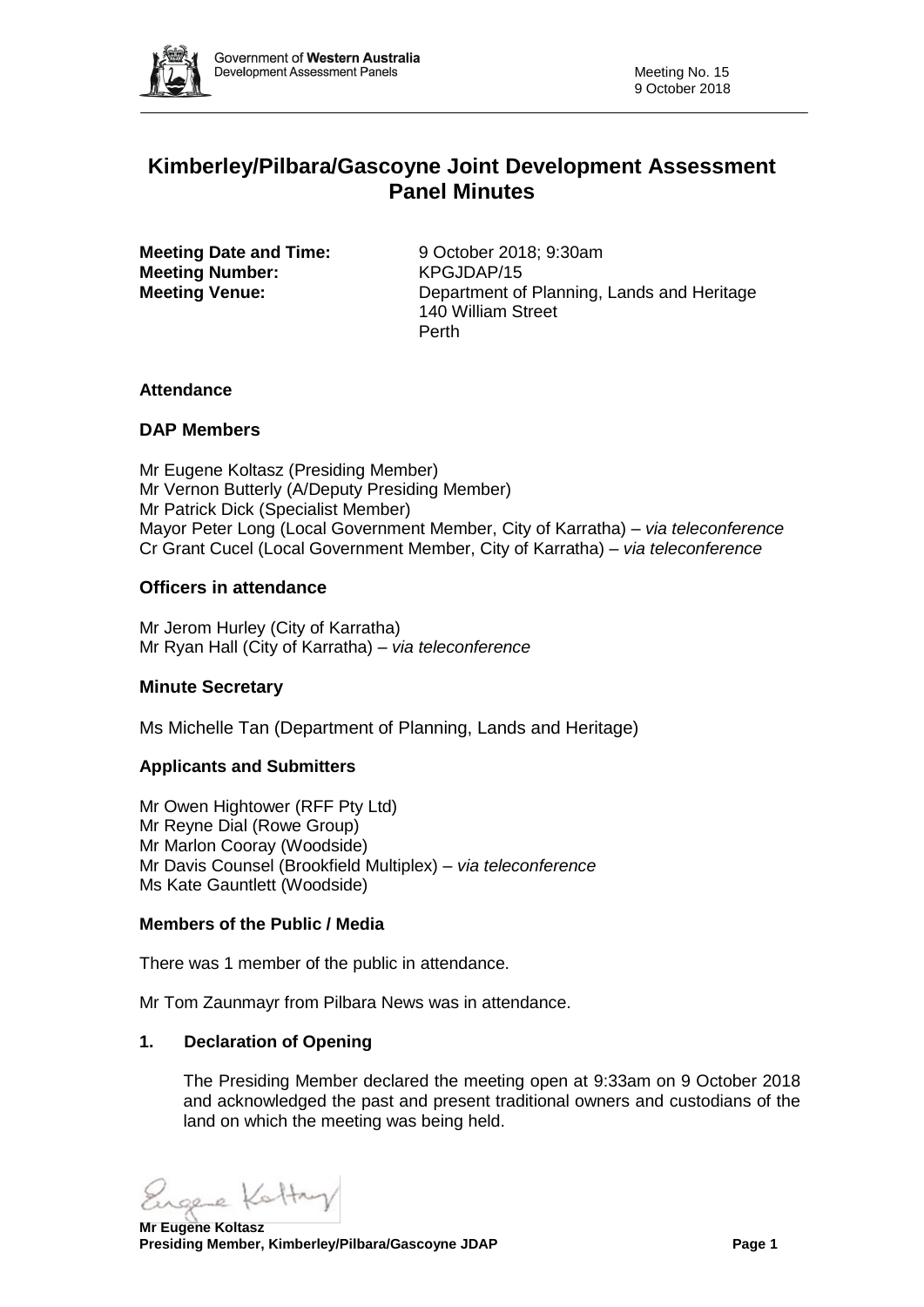

The Presiding Member announced the meeting would be run in accordance with the DAP Standing Orders 2017 under the *Planning and Development (Development Assessment Panels) Regulations 2011*.

The Presiding Member advised that the meeting is being audio recorded in accordance with Section 5.16 of the DAP Standing Orders 2017 which states *'A person must not use any electronic, visual or audio recording device or instrument to record the proceedings of the DAP meeting unless the Presiding Member has given permission to do so.'* The Presiding Member granted permission for the minute taker to record proceedings for the purpose of the minutes only.

# **2. Apologies**

Ms Samantha Thompson (Deputy Presiding Member)

#### **3. Members on Leave of Absence**

DAP Member, Ms Samantha Thompson has been granted leave of absence by the Director General for the period of 1 October 2018 to 25 October 2018 inclusive.

#### **4. Noting of Minutes**

DAP members noted that signed minutes of previous meetings are available on the [DAP website.](https://www.planning.wa.gov.au/7578.aspx)

#### **5. Declaration of Due Consideration**

All members declared that they had duly considered the documents.

#### **6. Disclosure of Interests**

Nil

# **7. Deputations and Presentations**

- **7.1** Mr Owen Hightower (RFF Pty Ltd) addressed the DAP in support of the application at Item 8.1.
- **7.2** Mr Reyne Dial (Rowe Group) addressed the DAP in support of the application at Item 8.1 and responded to questions from the panel. Mr Marlon Cooray (Woodside) also responded to questions from the panel.
- **7.3** Mr Jerom Hurley (City of Karratha) responded to questions from the panel in relation to the application at Item 8.1.

ole Ketty

**Mr Eugene Koltasz Presiding Member, Kimberley/Pilbara/Gascoyne JDAP Page 2**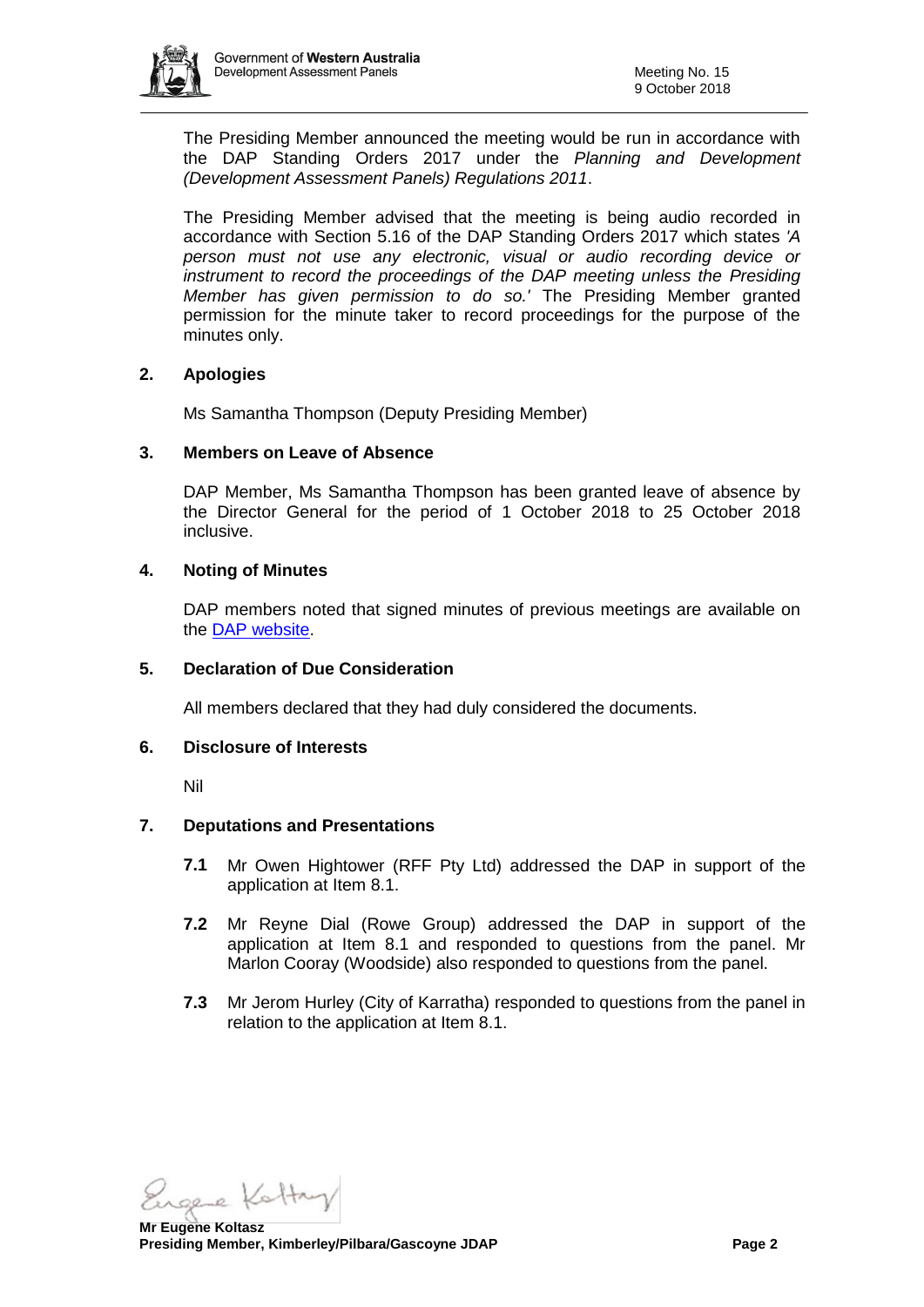

# **8. Form 1 – Responsible Authority Reports – DAP Application**

| 8.1 | <b>Property Location:</b><br><b>Development Description:</b> | Lot 3799 Rankin Road, Gap Ridge<br><b>Workforce Accommodation</b> |
|-----|--------------------------------------------------------------|-------------------------------------------------------------------|
|     | Applicant:                                                   | Rowe Group                                                        |
|     | Owner:                                                       | State of Western Australia                                        |
|     | Responsible Authority:                                       | City of Karratha                                                  |
|     | DAP File No:                                                 | DAP/18/01440                                                      |
|     |                                                              |                                                                   |

# **REPORT RECOMMENDATION**

#### **Moved by:** Mayor Peter Long **Seconded by:** Cr Grant Cucel

That the Kimberley/Pilbara/Gascoyne Joint Development Assessment Panel resolves to:

- 1. **Approve** DAP Application reference DAP/18/01440 and the revised accompanying plans including:
	- Sheet numbers: BV-AR-00-0101 Rev B dated 3/09/18; BV-AR-01-0602 Rev A, BV-AR-01-0601 Rev A, BV-AR-01-0801 Rev A, BV-AR-01-0802 Rev A, BV-AR-02-0601 Rev A, BV-AR-02-0801 Rev A, BV-AR-03-0601 Rev A, BV-AR-03-0801 Rev A, BV-AR-04-0601 Rev A, BV-AR-04-0602 Rev A, BV-AR-04-0801 Rev A, BV-AR-04-0802 Rev A, BV-AR-08-0601 Rev A, BV-AR-08-0801 Rev A and BV-AR-08-0802 Rev A dated 17/08/18;
	- Drawing numbers: 170919C-A200 Rev A and 170919C-A300 Rev A; 170917D-A500 Rev A, 170917D-A200 Rev A and 170917D-A300 Rev A dated 4/12/17; 170919D-A200 Rev A, 170919D-A300 Rev A and 1709191D-A500 Rev A dated 22/09/17;

in accordance with Clause 68 of the *Planning and Development (Local Planning Schemes) Regulations 2015* and the provisions of the City of Karratha's Town Planning Scheme No. 8, subject to the following conditions:

#### **Conditions**

- 1. This development approval is limited to 10 years from the date of occupation.
- 2. The development only being occupied by Woodside employees and direct contractors involved with Woodside and/or North West Shelf Joint Venture projects.
- 3. The Social Impact Management Plan for the development, being finalised prior to occupation of the buildings and implemented in its entirety thereafter during operation of the facility to the satisfaction of the City of Karratha.
- 4. The Stormwater Management Plan being finalised prior to occupation and implemented to the satisfaction of the City of Karratha.
- 5. The Traffic Management Plan being finalised prior to occupation and implemented to the satisfaction of the City of Karratha.
- 6. The Bushfire Management Plan being finalised prior to occupation and implemented to the satisfaction of the City of Karratha.

sere Kottay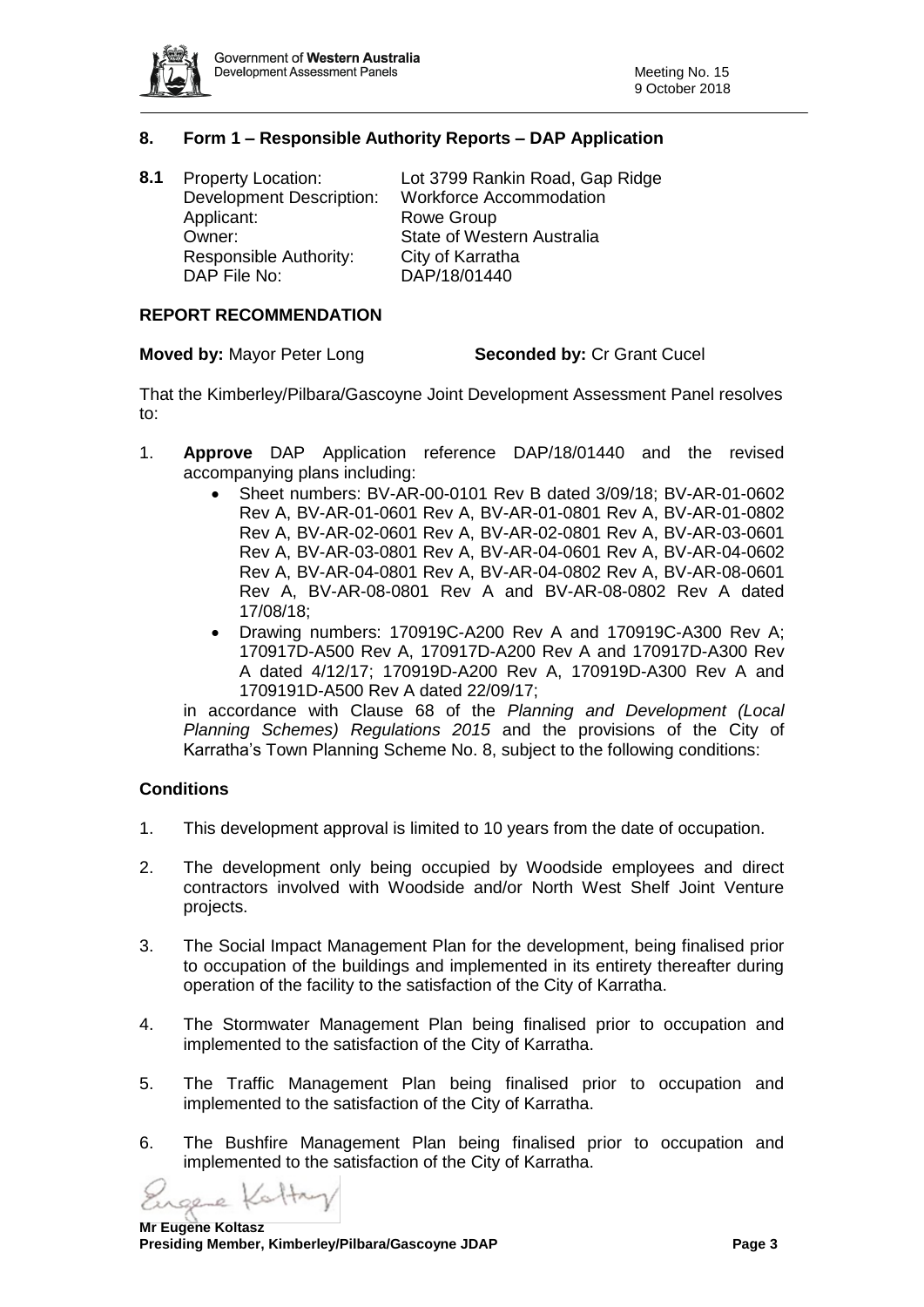

- 7. The External Lighting Plan being finalised prior to occupation and implemented to the satisfaction of the City of Karratha.
- 8. A cyclone emergency shelter of adequate size being provided to accommodate all residents on site at any time.
- 9. A Construction Environmental Management Plan being prepared prior to commencement of works on site and implemented to the satisfaction of the City of Karratha.
- 10. An Operational Environmental Management Plan being prepared prior to occupation and implemented to the satisfaction of the City of Karratha.
- 11. A Waste Management Plan being prepared prior to occupation and implemented to the satisfaction of the City of Karratha.
- 12. A Pest Control Management Plan being prepared prior to occupation and implemented to the satisfaction of the City of Karratha.
- 13. Dual Use Path connections being installed between the proposed development and the local Dual Use Path network prior to occupation to the satisfaction of the City of Karratha.
- 14. A lit pedestrian and cycle connection that meets relevant standards and specifications being provided between the development and the Tambrey Neighbourhood Centre prior to occupation to the satisfaction of the City of Karratha.
- 15. Detailed Landscaping and Irrigation Plans being prepared prior to occupation and implemented to the satisfaction of the City of Karratha.
- 16. A Decommissioning and Rehabilitation Plan being submitted to and endorsed by the City of Karratha 6 months prior to expiry of the ten (10) year occupancy period and the plan being implemented to the satisfaction of the City of Karratha within 12 months of the ten (10) year occupancy period ceasing.

# **Advice Notes**

- 1. This decision constitutes planning approval only and is valid for a period of two years from the date of approval. If the subject development is not substantially commenced within the two-year period, the approval shall lapse and be of no further effect.
- 2. A Building Permit is required for the approved development, prior to works commencing, in accordance with the *Building Act 2011*.
- 3. In relation to Condition 3, the following advice is provided:
	- a. The Social Impact Management Plan is to encourage the use of existing local services and local businesses within Karratha including commitments whereby a wet mess, café, general store and commercial gym are not located on-site and a nightly shuttle bus service is provided to make use of the Leisureplex, local fitness operators and other businesses.

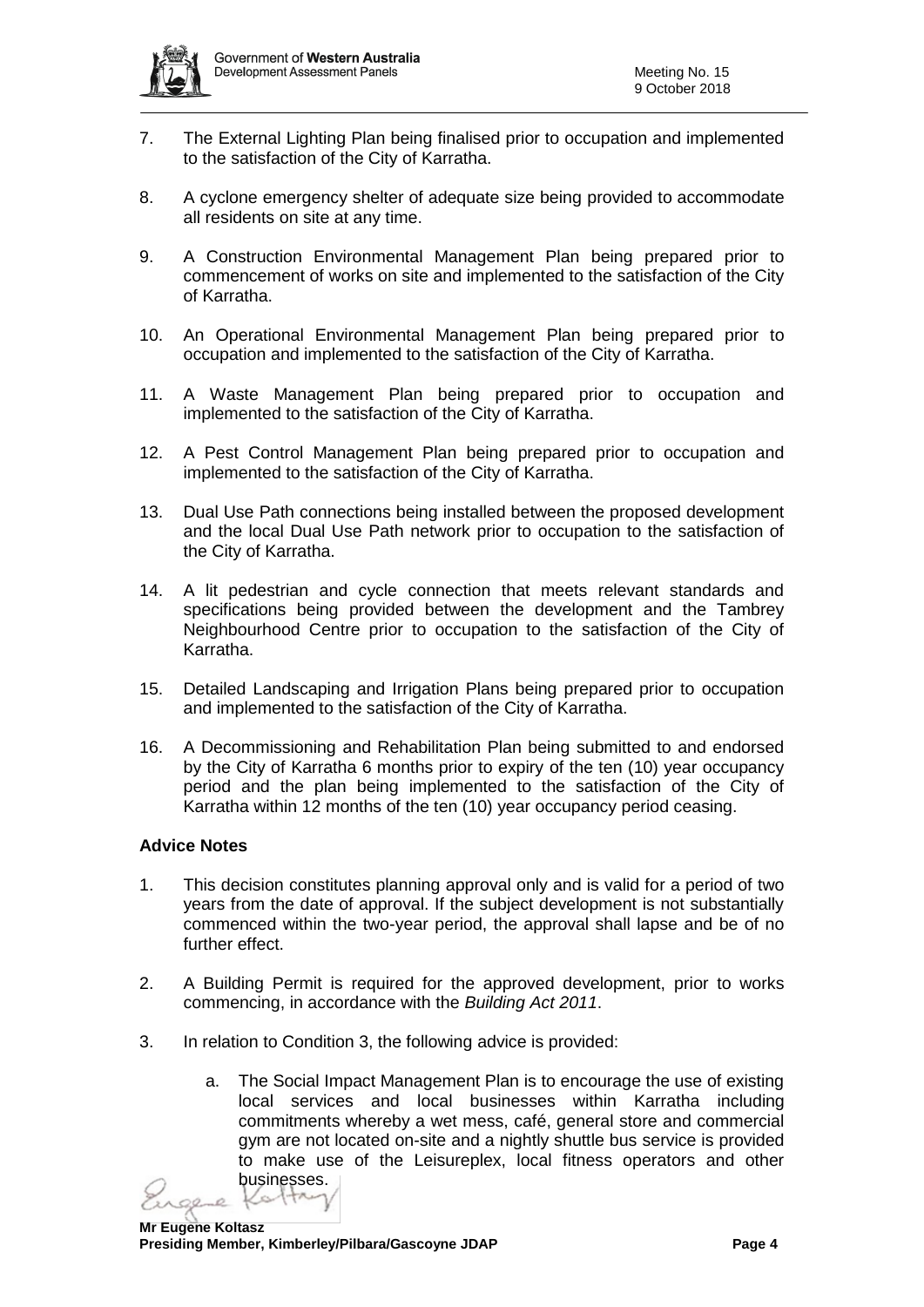- b. A commitment is to be included in the SIMP to monitor and report on the achievement of commitments and to review and revise any commitment that is reported to have been falling short of targets set in the SIMP.
- 4. In relation to Condition 4, capacity of the Rankin Road drain to accommodate additional stormwater from this development needs to be confirmed having regard for the stormwater generated from the existing subdivision south of Rankin Road and the Rankin Road drain needs to be upgraded as required to accommodate additional stormwater from this development.
- 5. In relation to Condition 5, the Traffic Management Plan is to recognise that following commencement of operations the Rankin Road crossover is only to be used by emergency vehicles.
- 6. In relation to Condition 7, lighting to be designed to mitigate potential impacts on surrounding residential properties.
- 7. In relation to Condition 8, Council's adopted Local Planning Policy DP10: Workforce Accommodation requires each workforce accommodation facility to provide a building(s) designed for emergency (cyclone) sheltering purposes and such building(s) to be designed to Building Code of Australia importance level four (4).
- 8. In relation to Condition 9, in accordance with the Environmental Protection (Noise) Regulations 1997, approved construction hours in the City of Karratha are Monday to Saturday between 7am and 7pm. Any works done outside these approved hours (including Sundays and Public holidays) are subject to a separate approval by the City and an application fee.
- 9. In relation to Condition 10, noise emitting equipment (eg refrigeration units) is to be designed, installed and operated to comply with the *Environmental Protection (Noise) Regulations 1997*.
- 10. In relation to Condition 11, the Waste Management Plan is to address storage of putrescible waste (especially during the summer period), bin storage and bin washing facility – concrete wash down pad graded to a floor drain, with a tap and hose.
- 11. In relation to Condition 15, the Detailed Landscaping and Irrigation Plans need to provide for landscaping that contributes to improved appearance from adjoining road frontages, particularly at the entries to the development, on the corner of Bayview and Rankin and along the edge of the oval and sports courts. Best endeavours should be made to source endemic species and mature plantings locally where possible, rather than replacing them with nonlocal species. There may be an opportunity to relocate existing trees from Nickol Bay Hospital.
- 12. The proponent has agreed that no area within this development would be licenced under the Liquor Licensing Act 1988. This is to be reflected in the commitments made within the finalised Social Impact Management Plan.
- 13. Angle car parking spaces shall have a minimum dimension not less than 2700 mm by 5500 mm, unless otherwise agreed by the local government in stay Ò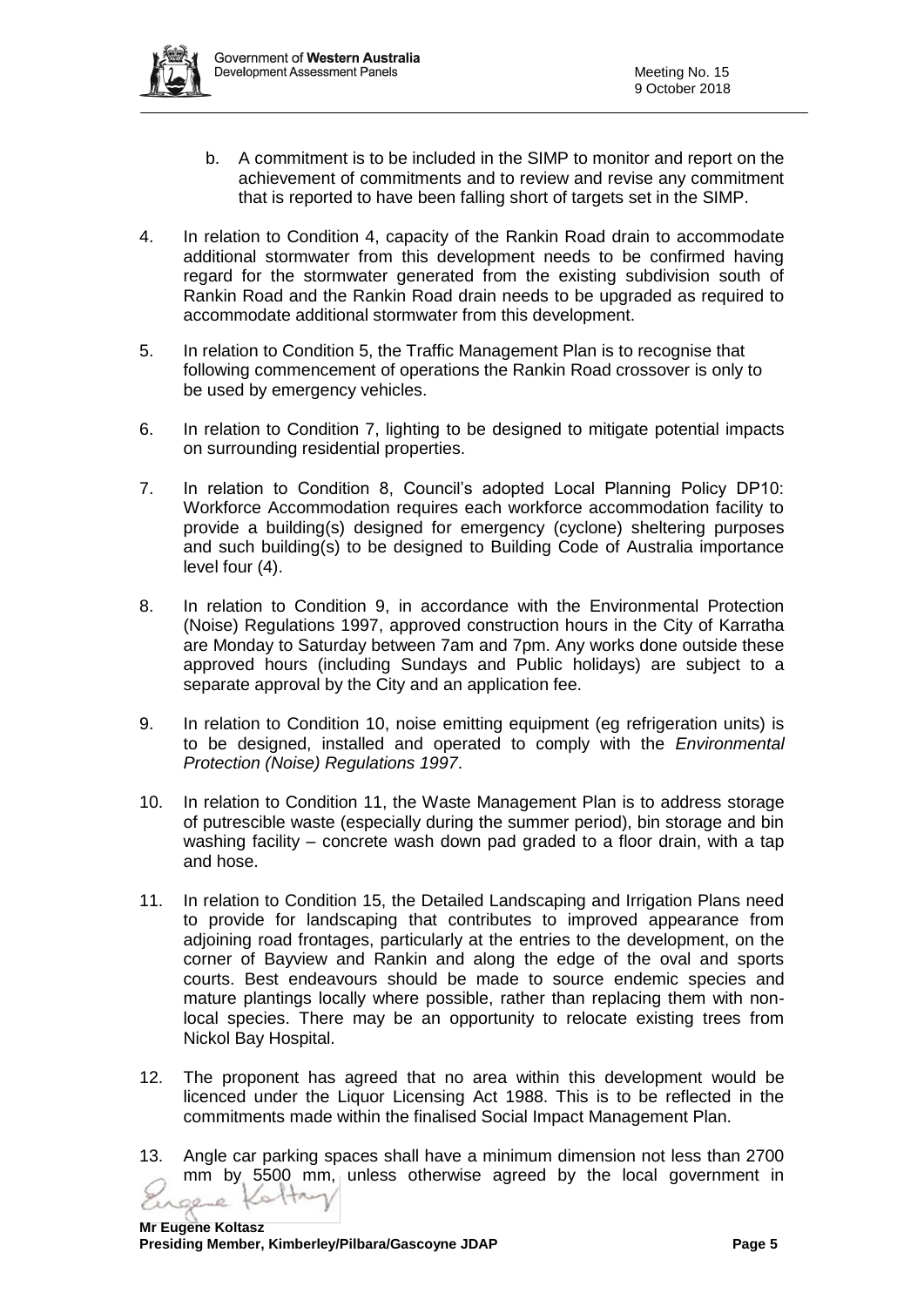

accordance with clause 5.11.15 of the City of Karratha Local Planning Scheme No.8.

- 14. Council's Public Art Policy encourages private developers to spend 1% of the construction cost on public art. Through consultation with City, should the proponent agree to provide some form of public art this should be included as a commitment within the Social Impact Management Plan.
- 15. Under the Food Act 2008, food businesses must comply with the Food Standards Code and food business registration is required before commencement of trade. An application for registration should be submitted to the City including detailed plans of the proposed layout and fit out of the kitchen and associated facilities.
- 16. Under the Health Local Law 2012, the facility must comply with requirements under Part 8 and registration as a Lodging House is required. An application for registration should be submitted to the City. Specifically, clause 8.10(1)(a)(ii) requires that laundry facilities be provided at a ratio of at least 1 laundry unit per 15 residents.
- 17. Under the Health (Public Buildings) Regulations 1992, the maximum accommodation of areas falling within the definition of a Public Building (e.g. central dining area, gym) needs to be calculated and a certificate of approval outlining these figures issued. A 'Form 1' application for approval should be submitted to the City.
- 18. Under the Health (Aquatic Facilities) Regulations 2007, an approval of construction must be obtained from the Department of Health prior to construction of the swimming pool. An application for approval should be submitted to the Department of Health directly. The Department of Health then request the City's environmental health service to inspect prior to issuing a certificate of compliance, which is required before the swimming pool opens.
- 19. The proponents have advised that grey water from the development will be discharged to the Karratha Waste Water Treatment Plant so it can be utilised in the City's Effluent Reuse Scheme. Bearing this in mind, section 3.9 of the application report needs to be modified to remove reference to grey water reuse on site.

# **AMENDING MOTION**

**Moved by:** Mr Eugene Koltasz **Seconded by:** Mayor Peter Long

*The following amendments were moved en bloc:*

**(i)** That a new Advice Note 6 be added to read as follows and the remaining Advice Notes be renumbered accordingly:

*The Bushfire Management Plan is to be prepared with recognition of the needs of persons with disabilities.*

**REASON:** To ensure that the proponent provides for the requirements of persons with disabilities in the preparation of the Bushfire Management Plan.Engere Kotta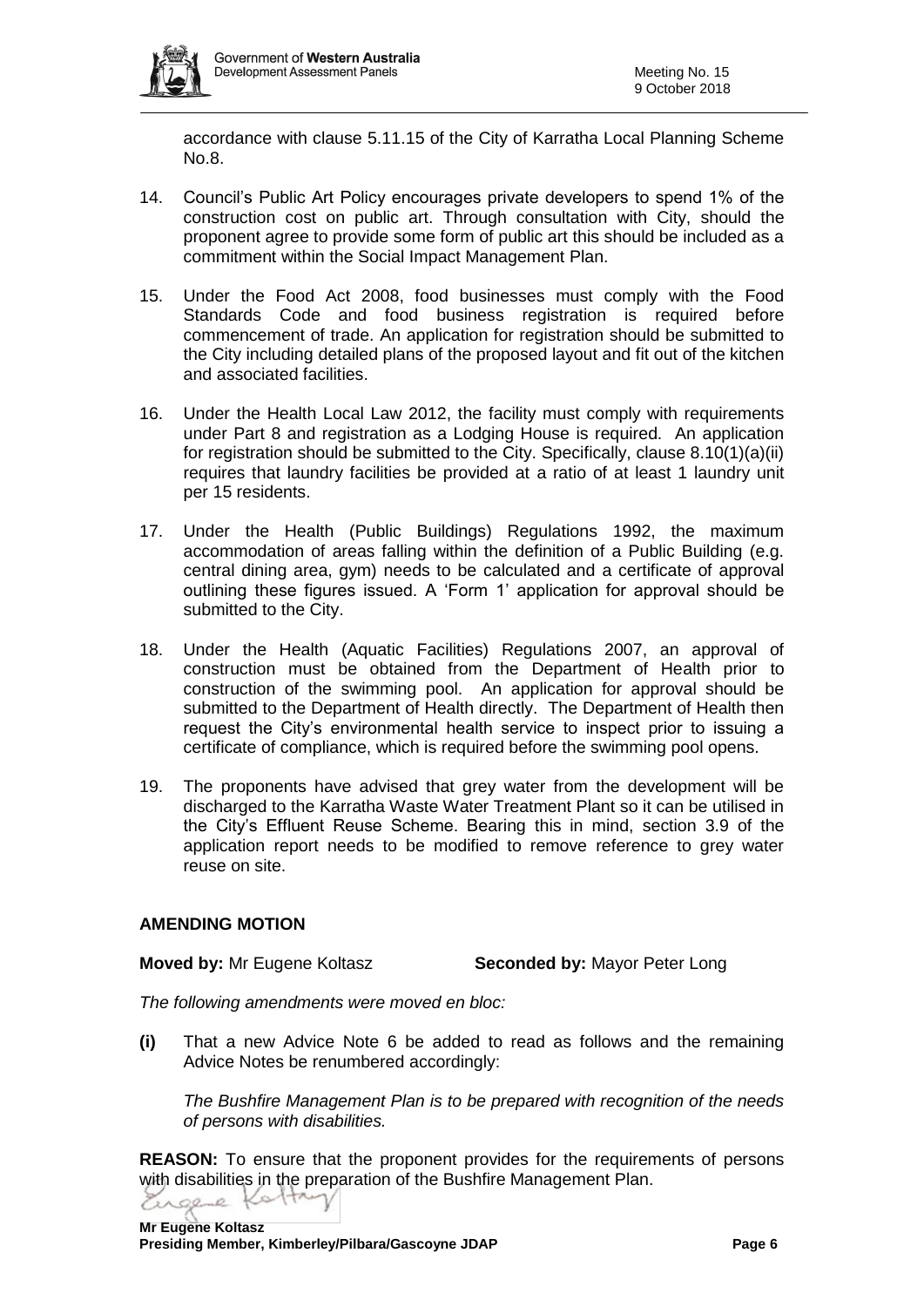

**(ii)** That Condition 8 be amended to read as follows:

*A cyclone emergency shelter of adequate size being provided to accommodate all residents and staff on site at any time to the satisfaction of the City of Karratha.*

**REASON:** To ensure that the Cyclone emergency shelter is of adequate size to accommodate both residents and staff.

#### **The Amending Motion was put and CARRIED UNANIMOUSLY.**

#### **REPORT RECOMMENDATION (AS AMENDED)**

That the Kimberley/Pilbara/Gascoyne Joint Development Assessment Panel resolves to:

- 1. **Approve** DAP Application reference DAP/18/01440 and the revised accompanying plans including:
	- Sheet numbers: BV-AR-00-0101 Rev B dated 3/09/18; BV-AR-01-0602 Rev A, BV-AR-01-0601 Rev A, BV-AR-01-0801 Rev A, BV-AR-01-0802 Rev A, BV-AR-02-0601 Rev A, BV-AR-02-0801 Rev A, BV-AR-03-0601 Rev A, BV-AR-03-0801 Rev A, BV-AR-04-0601 Rev A, BV-AR-04-0602 Rev A, BV-AR-04-0801 Rev A, BV-AR-04-0802 Rev A, BV-AR-08-0601 Rev A, BV-AR-08-0801 Rev A and BV-AR-08-0802 Rev A dated 17/08/18;
	- Drawing numbers: 170919C-A200 Rev A and 170919C-A300 Rev A; 170917D-A500 Rev A, 170917D-A200 Rev A and 170917D-A300 Rev A dated 4/12/17; 170919D-A200 Rev A, 170919D-A300 Rev A and 1709191D-A500 Rev A dated 22/09/17;

in accordance with Clause 68 of the *Planning and Development (Local Planning Schemes) Regulations 2015* and the provisions of the City of Karratha's Town Planning Scheme No. 8, subject to the following conditions:

#### **Conditions**

- 1. This development approval is limited to 10 years from the date of occupation.
- 2. The development only being occupied by Woodside employees and direct contractors involved with Woodside and/or North West Shelf Joint Venture projects.
- 3. The Social Impact Management Plan for the development, being finalised prior to occupation of the buildings and implemented in its entirety thereafter during operation of the facility to the satisfaction of the City of Karratha.
- 4. The Stormwater Management Plan being finalised prior to occupation and implemented to the satisfaction of the City of Karratha.
- 5. The Traffic Management Plan being finalised prior to occupation and implemented to the satisfaction of the City of Karratha.

sere Kattry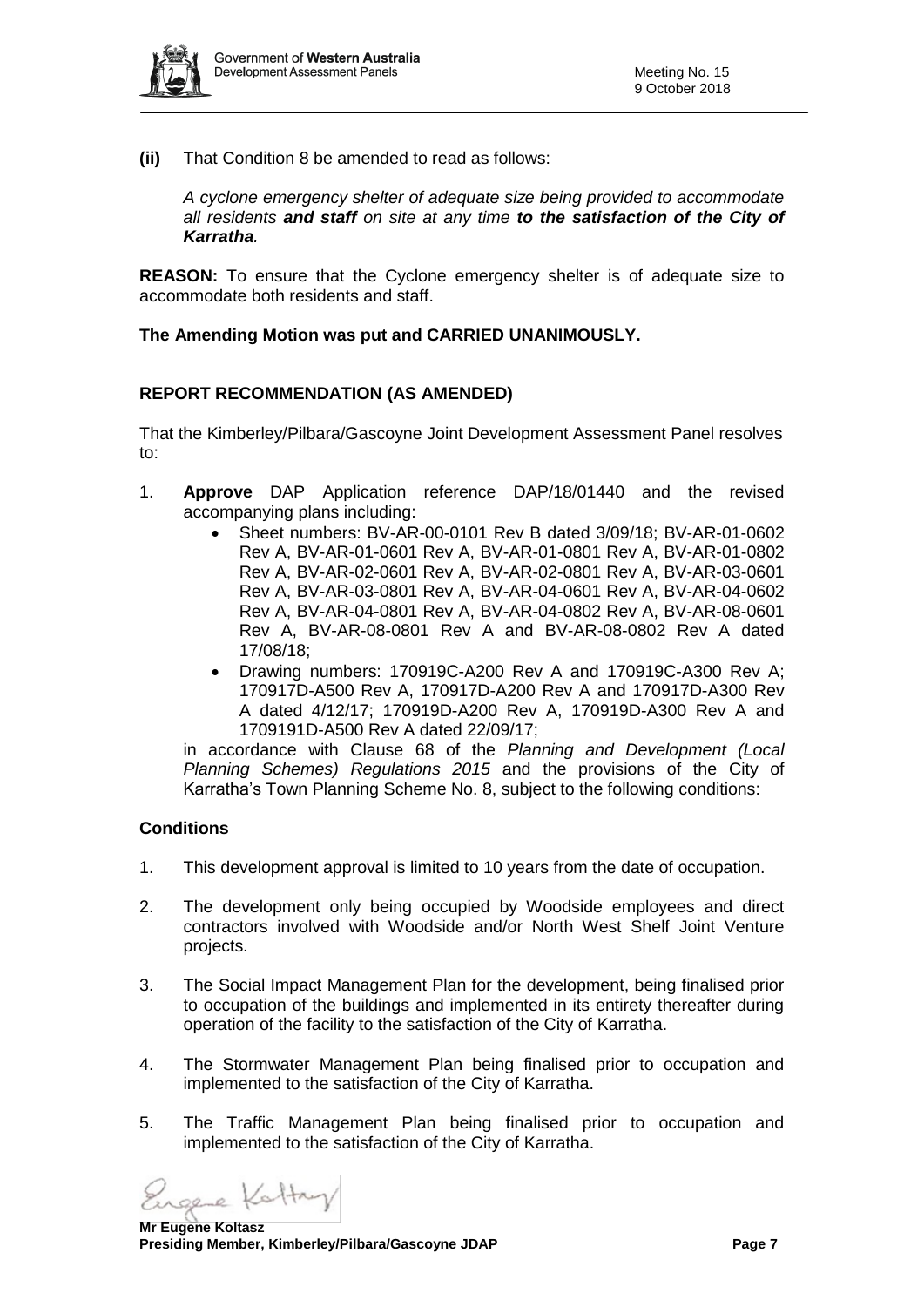

- 6. The Bushfire Management Plan being finalised prior to occupation and implemented to the satisfaction of the City of Karratha.
- 7. The External Lighting Plan being finalised prior to occupation and implemented to the satisfaction of the City of Karratha.
- 8. A cyclone emergency shelter of adequate size being provided to accommodate all residents and staff on site at any time to the satisfaction of the City of Karratha.
- 9. A Construction Environmental Management Plan being prepared prior to commencement of works on site and implemented to the satisfaction of the City of Karratha.
- 10. An Operational Environmental Management Plan being prepared prior to occupation and implemented to the satisfaction of the City of Karratha.
- 11. A Waste Management Plan being prepared prior to occupation and implemented to the satisfaction of the City of Karratha.
- 12. A Pest Control Management Plan being prepared prior to occupation and implemented to the satisfaction of the City of Karratha.
- 13. Dual Use Path connections being installed between the proposed development and the local Dual Use Path network prior to occupation to the satisfaction of the City of Karratha.
- 14. A lit pedestrian and cycle connection that meets relevant standards and specifications being provided between the development and the Tambrey Neighbourhood Centre prior to occupation to the satisfaction of the City of Karratha.
- 15. Detailed Landscaping and Irrigation Plans being prepared prior to occupation and implemented to the satisfaction of the City of Karratha.
- 16. A Decommissioning and Rehabilitation Plan being submitted to and endorsed by the City of Karratha 6 months prior to expiry of the ten (10) year occupancy period and the plan being implemented to the satisfaction of the City of Karratha within 12 months of the ten (10) year occupancy period ceasing.

# **Advice Notes**

- 1. This decision constitutes planning approval only and is valid for a period of two years from the date of approval. If the subject development is not substantially commenced within the two-year period, the approval shall lapse and be of no further effect.
- 2. A Building Permit is required for the approved development, prior to works commencing, in accordance with the *Building Act 2011*.
- 3. In relation to Condition 3, the following advice is provided:
	- a. The Social Impact Management Plan is to encourage the use of existing local services and local businesses within Karratha including Kotta  $\mathcal{L}$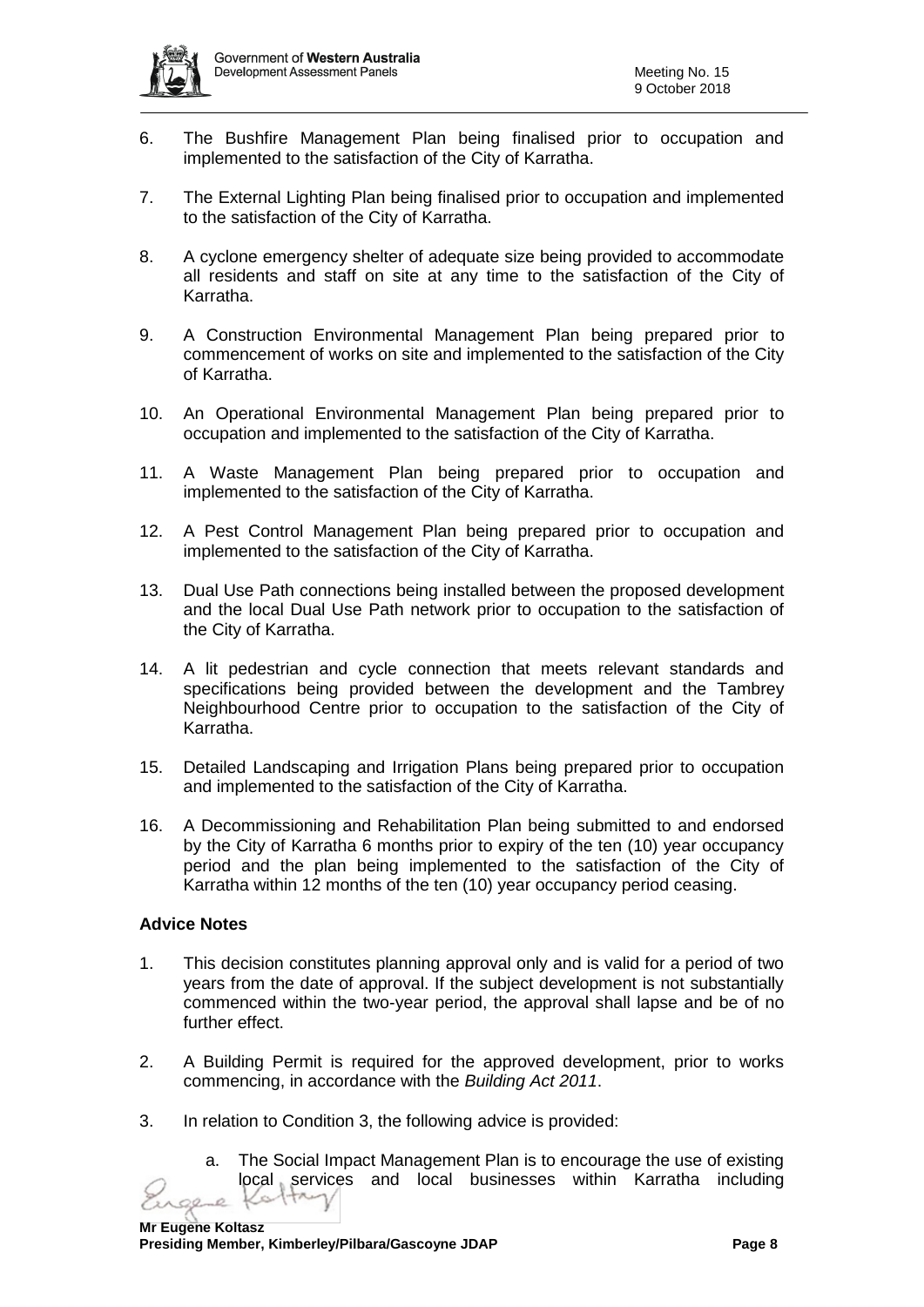

commitments whereby a wet mess, café, general store and commercial gym are not located on-site and a nightly shuttle bus service is provided to make use of the Leisureplex, local fitness operators and other businesses.

- b. A commitment is to be included in the SIMP to monitor and report on the achievement of commitments and to review and revise any commitment that is reported to have been falling short of targets set in the SIMP.
- 4. In relation to Condition 4, capacity of the Rankin Road drain to accommodate additional stormwater from this development needs to be confirmed having regard for the stormwater generated from the existing subdivision south of Rankin Road and the Rankin Road drain needs to be upgraded as required to accommodate additional stormwater from this development.
- 5. In relation to Condition 5, the Traffic Management Plan is to recognise that following commencement of operations the Rankin Road crossover is only to be used by emergency vehicles.
- 6. The Bushfire Management Plan is to be prepared with recognition of the needs of persons with disabilities.
- 7. In relation to Condition 7, lighting to be designed to mitigate potential impacts on surrounding residential properties.
- 8. In relation to Condition 8, Council's adopted Local Planning Policy DP10: Workforce Accommodation requires each workforce accommodation facility to provide a building(s) designed for emergency (cyclone) sheltering purposes and such building(s) to be designed to Building Code of Australia importance level four (4).
- 9. In relation to Condition 9, in accordance with the Environmental Protection (Noise) Regulations 1997, approved construction hours in the City of Karratha are Monday to Saturday between 7am and 7pm. Any works done outside these approved hours (including Sundays and Public holidays) are subject to a separate approval by the City and an application fee.
- 10. In relation to Condition 10, noise emitting equipment (eg refrigeration units) is to be designed, installed and operated to comply with the *Environmental Protection (Noise) Regulations 1997*.
- 11. In relation to Condition 11, the Waste Management Plan is to address storage of putrescible waste (especially during the summer period), bin storage and bin washing facility – concrete wash down pad graded to a floor drain, with a tap and hose.
- 12. In relation to Condition 15, the Detailed Landscaping and Irrigation Plans need to provide for landscaping that contributes to improved appearance from adjoining road frontages, particularly at the entries to the development, on the corner of Bayview and Rankin and along the edge of the oval and sports courts. Best endeavours should be made to source endemic species and mature plantings locally where possible, rather than replacing them with nonlocal species. There may be an opportunity to relocate existing trees from Nickol Bay Hospital.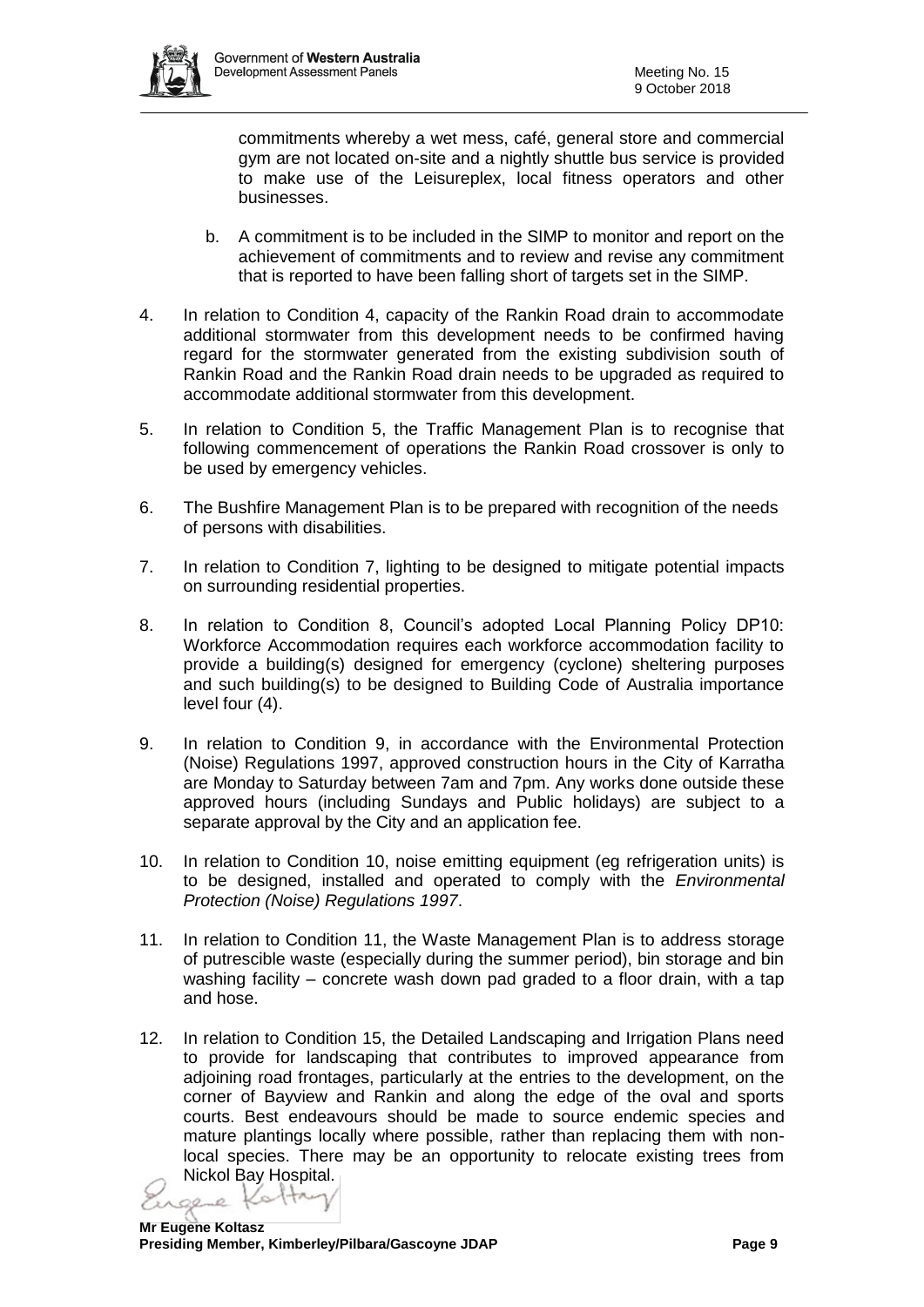

- 13. The proponent has agreed that no area within this development would be licenced under the Liquor Licensing Act 1988. This is to be reflected in the commitments made within the finalised Social Impact Management Plan.
- 14. Angle car parking spaces shall have a minimum dimension not less than 2700 mm by 5500 mm, unless otherwise agreed by the local government in accordance with clause 5.11.15 of the City of Karratha Local Planning Scheme No.8.
- 15. Council's Public Art Policy encourages private developers to spend 1% of the construction cost on public art. Through consultation with City, should the proponent agree to provide some form of public art this should be included as a commitment within the Social Impact Management Plan.
- 16. Under the Food Act 2008, food businesses must comply with the Food Standards Code and food business registration is required before commencement of trade. An application for registration should be submitted to the City including detailed plans of the proposed layout and fit out of the kitchen and associated facilities.
- 17. Under the Health Local Law 2012, the facility must comply with requirements under Part 8 and registration as a Lodging House is required. An application for registration should be submitted to the City. Specifically, clause 8.10(1)(a)(ii) requires that laundry facilities be provided at a ratio of at least 1 laundry unit per 15 residents.
- 18. Under the Health (Public Buildings) Regulations 1992, the maximum accommodation of areas falling within the definition of a Public Building (e.g. central dining area, gym) needs to be calculated and a certificate of approval outlining these figures issued. A 'Form 1' application for approval should be submitted to the City.
- 19. Under the Health (Aquatic Facilities) Regulations 2007, an approval of construction must be obtained from the Department of Health prior to construction of the swimming pool. An application for approval should be submitted to the Department of Health directly. The Department of Health then request the City's environmental health service to inspect prior to issuing a certificate of compliance, which is required before the swimming pool opens.
- 20. The proponents have advised that grey water from the development will be discharged to the Karratha Waste Water Treatment Plant so it can be utilised in the City's Effluent Reuse Scheme. Bearing this in mind, section 3.9 of the application report needs to be modified to remove reference to grey water reuse on site.

**REASON:** In accordance with details contained in the Responsible Authority Report and Amending Motion.

**The Report Recommendation (as amended) was put and CARRIED UNANIMOUSLY.**

Ingere Kattry

**Mr Eugene Koltasz Presiding Member, Kimberley/Pilbara/Gascoyne JDAP Page 10**